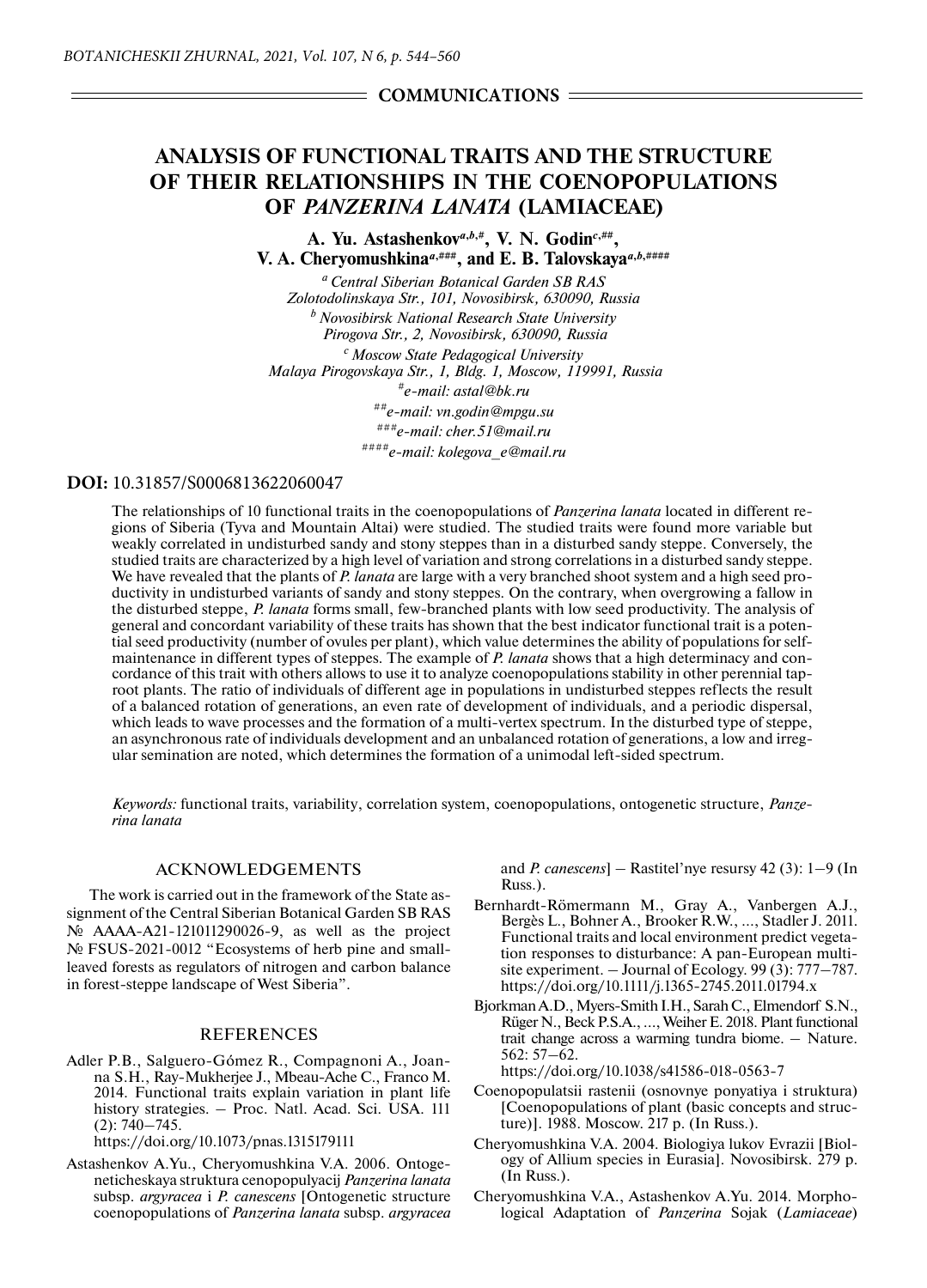Species to Various Ecological Conditions. – Contemporary Problems Ecol. 7 (5): 520–525.

- Cornelissen J.H.C., Lavorel S., Garnier E., Díaz S., Buchmann N., Gurvich D.E., …, Poorter H. 2003. A handbook of protocols for standardised and easy measurement of plant functional traits worldwide. – Austral. J. Bot. 51 (4): 335–380. https://doi.org/10.1071/BT02124
- Dudova R.V., Atyballyev G.G., Akhmetzhanova A.A., Gulov D.M., Dudov S.V., Elumeeva T.G., Klink G., …, Onipchenko V.G. 2019. Vysota kak funkcional'nyj priznak al'pijskih rastenij [Plant height as a functional trait alpine plants]. – Byulleten' Moskovskogo obshchestva ispytatelej prirody. Otdelenie Biologicheskoe. 124 (1): 33–45 (In Russ.).
- Ershova E.A. 1992. Rastitel'nost' mezhgornyh kotlovin. In.: Anthropogenic transformation of the vegetation covers of Western Siberia. Novosibirsk. P. 35–51 (In Russ.).
- Ershova E.A. 1995. Antropogennaya dinamika rastitel'nosti yuga srednej Sibiri [Anthropogenic dynamics of vegetation in the south of Central Siberia]. Preprint. Novosibirsk. 27 p. (In Russ.).
- Ershova E.A., Namzalov B.B. 1985. Stepi. In.: Rastitel'nyj pokrov i estestvennye kormovye ugod'ya Tuvinskoj ASSR. [Steppes. – In: Vegetation cover and natural forage lands of the Tuva ASSR.]. Novosibirsk. P. 119–149 (In Russ.).
- Ferraro A., Santos da Silva G., Lima de Aguiar C., Appezzato-da-Glória B. Evaluating belowground bud banks of native species from Cerrado: Structural, chemical, and ecological approaches. Evaluating belowground bud banks of native species from Cerrado: Structural, chemical, and ecological approaches. 2021. – Flora. 281. 151852.

https://doi.org/10.1016/j.flora.2021.151852

- Flores O., Hérault B., Delcamp M., Garnier É., Gourlet-Fleury S. 2014. Functional Traits Help Predict Post-Disturbance Demography of Tropical Trees. – Plos one. 9 (9): e105022. https://doi.org/10.1371/journal.pone.0105022
- González de Andrés E., Rosas T., Camarero J.J., Martínez-Vilalta J. 2021. The intraspecific variation of functional traits modulates drought resilience of European beech and pubescent oak. – J. Ecol. 109 (10): 3652–3669. https://doi.org/10.1111/1365-2745.13743
- Gorchakovskij P.L. 1999. Antropogennaya transformaciya i vosstanovlenie produktivnosti lugovyh fitocenozov [Anthropogenic transformation and restoration productivity of meadow phytocenoses]. Ekaterinburg. 156 p. (In Russ.).
- Grant V. 1984. Vidoobrazovanie u rastenij [Speciation in plants]. Moscow. 584 p.
- Gross N., Börger L., Soriano-Morales S.I., Le Bagousse-Pinguet Y., Quero J.L., García-Gómez M., Valencia-Gómez E., Maestre F.T. 2013. Uncovering multiscale effects of aridity and biotic interactions on the functional structure of Mediterranean shrublands. – J. Ecol. 101 (3): 637–649.

https://doi.org/10.1111/1365-2745.12063

Karbstein K., Prinz K., Hellwig F., Römermann C. 2020. Plant intraspecific functional trait variation is related to within-habitat heterogeneity and genetic diversity in *Trifolium montanum* L. – Ecol. Evol. 10 (11): 5015– 5033.

https://doi.org/10.1002/ece3.6255.

Klimešová J., Martínkováa J., Pausasc J.G., Gomes de Moraesd M., Herbenb T., Yuf F.-H., Puntierih J., …, Ottaviania G. 2019. Handbook of standardized protocols for collecting plant modularity traits.  $-$  Ecol. Evol. 7 (5): 1553–1560.

https://doi.org/10.1002/ece3.2721

- Kuminova A.V. 1960. Rastitel'nyj pokrov Altaya [Vegetation cover of Altai]. Novosibirsk. 449 p. (In Russ.).
- Kuminova A.V. 1976. Rastitel'nyj pokrov Hakasii [Vegetation cover of Khakassia]. Novosibirsk. 423 p. (In Russ.).
- Kupriyanova L.A. 1954. Rod *Panzerina* Moench [Genus *Panzerina* Moench]. – In.: Flora SSSR. Vol. 21. Moscow, Leningrad. p. 158–159 (In Russ.).
- Kurchenko E.I. 1985. Dinamika cenopopulyacij i mikroevolyucionnyj process (na primere polevic (Agrostis L.). – In: Dynamics of coenopopulations plants. Мoscow. P. 174–186 (In Russ.).
- Kurchenko E.I. 2010. Rod polevica (Agrostis L., sem. Poaceae) Rossii i sopredel'nyh stran. [Genus polevitsa (Agrostis L., Poaceae) Russia and neighboring countries]. Мoscow. 516 p. (In Russ.).
- Markov M.Vit., Pleshchinskaya E.N. 1987. Reproduktivnoe usilie u rastenij [Reproductive effort in plants]. – Zhurnal obshchej biologii. 48 (1): 77–83 (In Russ.).
- Makunina N.I. 2016. Rastitel'nost' lesostepi Zapadno-Sibirskoj ravniny i Altae-Sayanskoj gornoj oblasti [The forest-steppe vegetation of the West Siberian plain and the Altai-Sayan mountain region]. Novosibirsk. 183 p. (In Russ.).
- Namzalov B.B. 2015. Stepi Tuvy i YUgo-Vostochnogo Altaya [The steppes of Tuva and South-Eastern Altai]. Novosibirsk. 294 p. (In Russ.).
- Niinemets Ü. 2004. Adaptive adjustments to light in foliage and whole-plant characteristics depend on relative age in the perennial herb *Leontodon hispidus*. – New Phytol. 162 (3): 683–696. http://dx.doi.org/10.1111/j.1469- 8137.2004.01071.x
- Onipchenko V.G. 2014. Funkcional'naya fitocenologiya: Sinekologiya rastenij. Uchebnoe posobie [Functional phytocenology: Synecology of plants. Study guide]. Moscow. 576 p. (In Russ.).
- Onipchenko V.G., Rfzantseva E.S., Elumeeva T.G., Zakharova E.A., Petrova S.E., Akhmetzhanova A.A., Caregorodceva A.A., Tekeev D.K. 2020. Abiotic factors have stronger effect on functional traits than biotic ones: the transplants experiments in the highlands. – Zhurnal obshchej biologii. 81 (5): 352–361 (In Russ.). https://doi.org/10.31857/S0044459620050097
- Polevaya geobotanika [Field geobotany]. Moscow, Leningrad. 1964. Vol. 3. 535 p. (In Russ.).
- Pérez-Harguindeguy N., Díaz S., Garnier E., Lavorel S., Poorter H., Jaureguiberry P., …, Cornelissen J.H.C. 2013. New handbook for standardised measurement of plant functional traits worldwide. – Austral. J. Bot. 61 (3): 167–234. https://doi.org/10.1071/ BT12225
- Rabotnov T.A. 1950. Zhiznennyi tsikl mnogoletnikh travyanistykh rastenii v lugovykh tsenozakh [The life cycle of perennial herbaceous plants in the